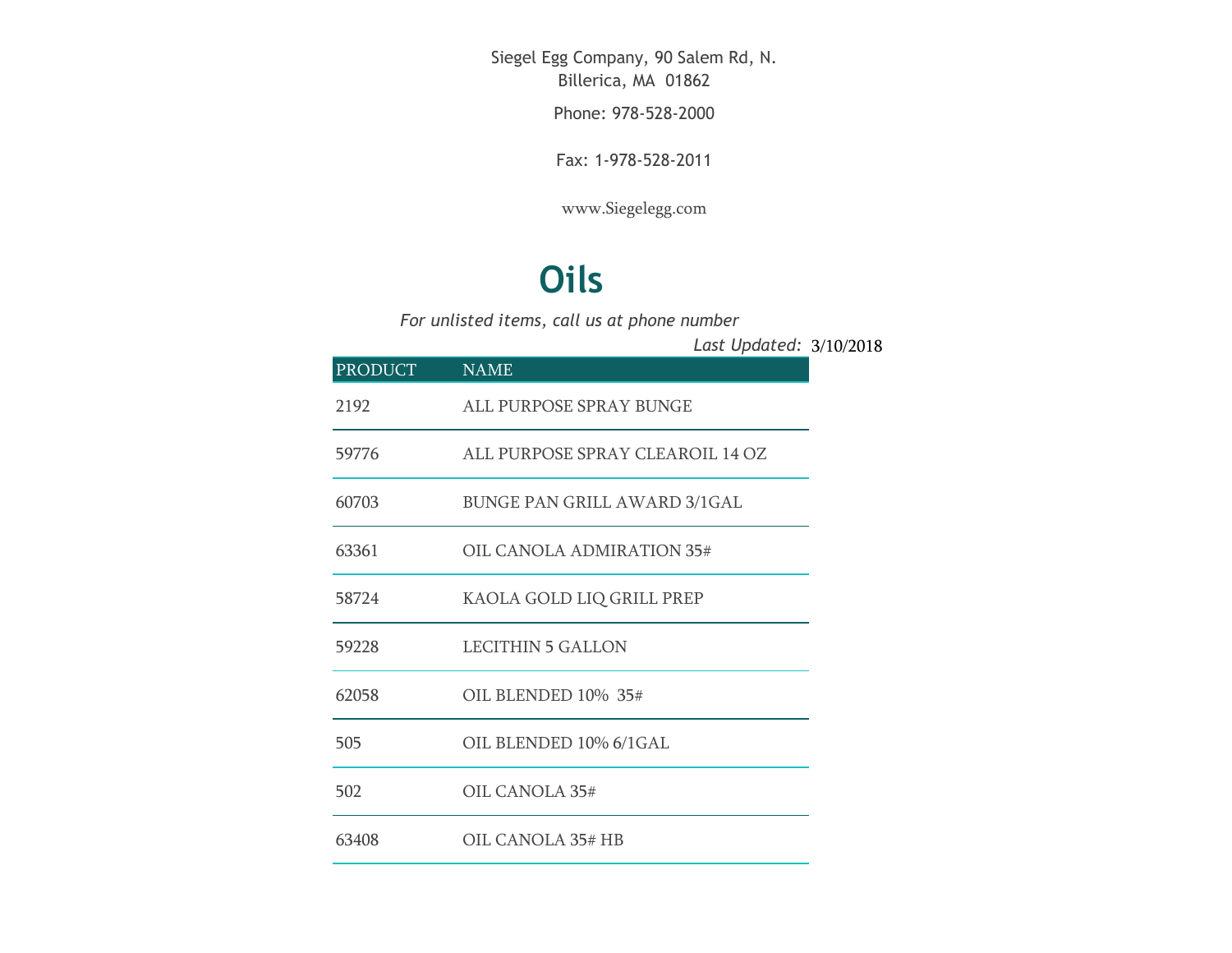| <b>PRODUCT</b> | <b>NAME</b>                        |
|----------------|------------------------------------|
| 60795          | OIL CANOLA DRUM 55 GAL             |
| 63444          | OIL CANOLA EXP. PRES. NON GMO DRUM |
| 63103          | OIL CANOLA FRY AND FRY LIQUID 35#  |
| 63441          | OIL CANOLA NON GMO #425            |
| 59621          | OIL CANOLA NON GMO 35#             |
| 58626          | OIL CANOLA TOTE                    |
| 58023          | OIL CANOLA TOTE EXPELLER NON GMO   |
| 59222          | OIL CANOLA TOTE QUALITA            |
| 60400          | OIL COCONUT HYDROGENATED           |
| 59508          | OIL CORN 35#                       |
| 59739          | OIL CORN COLD PRESS NON GMO TOTE   |
| 58070          | OIL CORN DRUM                      |
| 58970          | OIL CORN TOTE COLD PRESSED         |
| 58571          | OIL COTTONSEED 35#                 |
| 59012          | OIL COTTONSEED BLEND 55GAL.        |
| 59072          | OIL DIVIDER #200 #21 DRUM          |
| 55759          | OIL DIVIDER 70/7 55GAL             |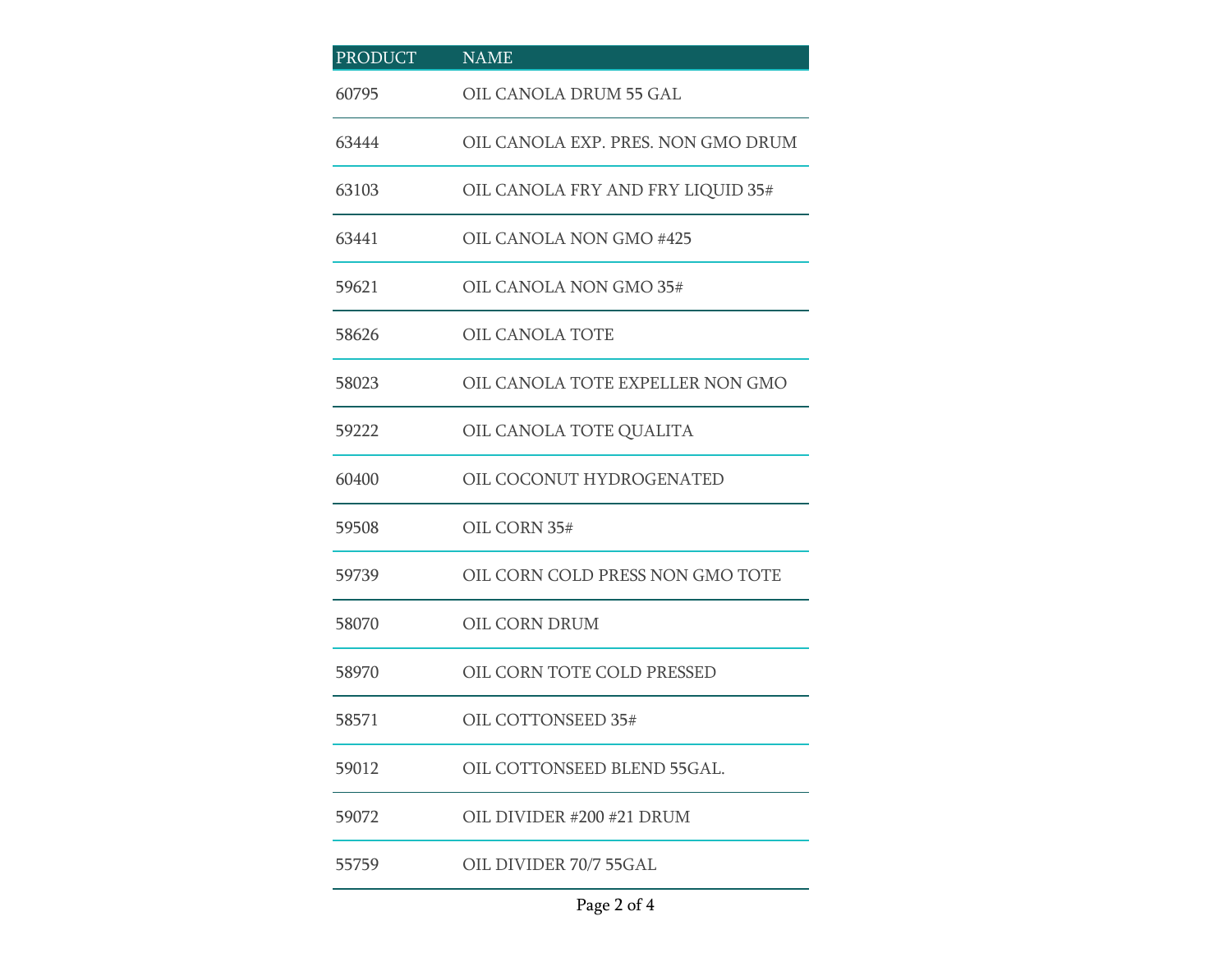| <b>PRODUCT</b> | <b>NAME</b>                         |
|----------------|-------------------------------------|
| 57609          | OIL DIVIDER LITE MINERAL 5GALLON #7 |
| 58718          | OIL DIVIDER TOTE                    |
| 63237          | OIL EXTRA VIRGIN OLIVE TOTE         |
| 60305          | OIL HI OLEIC CANOLA TOTE            |
| 61952          | OIL MINERAL DIVIDER #35 PLS 5G      |
| 58508          | OIL OLIVE EXTRA VIRGIN 35#          |
| 60296          | OIL OLIVE EXTRA VIRGIN 55 GAL       |
| 60993          | OIL OLIVE PURE 35#                  |
| 60621          | OIL OLIVE PURE 4/3LT                |
| 57892          | OIL OLIVE XTRA VIRGIN 4/3LITER      |
| 58793          | OIL PALM VEGETABLE 35#              |
| 57002          | <b>OIL PEANUT</b>                   |
| 508            | OIL POMACE OLIVE 6/1GAL             |
| 59011          | OIL SAFFLOWER 35#                   |
| 58921          | OIL SAFFLOWER HI OLEIC 55GL DR      |
| 56164          | OIL SOY 35#                         |
| 63407          | OIL SOY 35# HB                      |